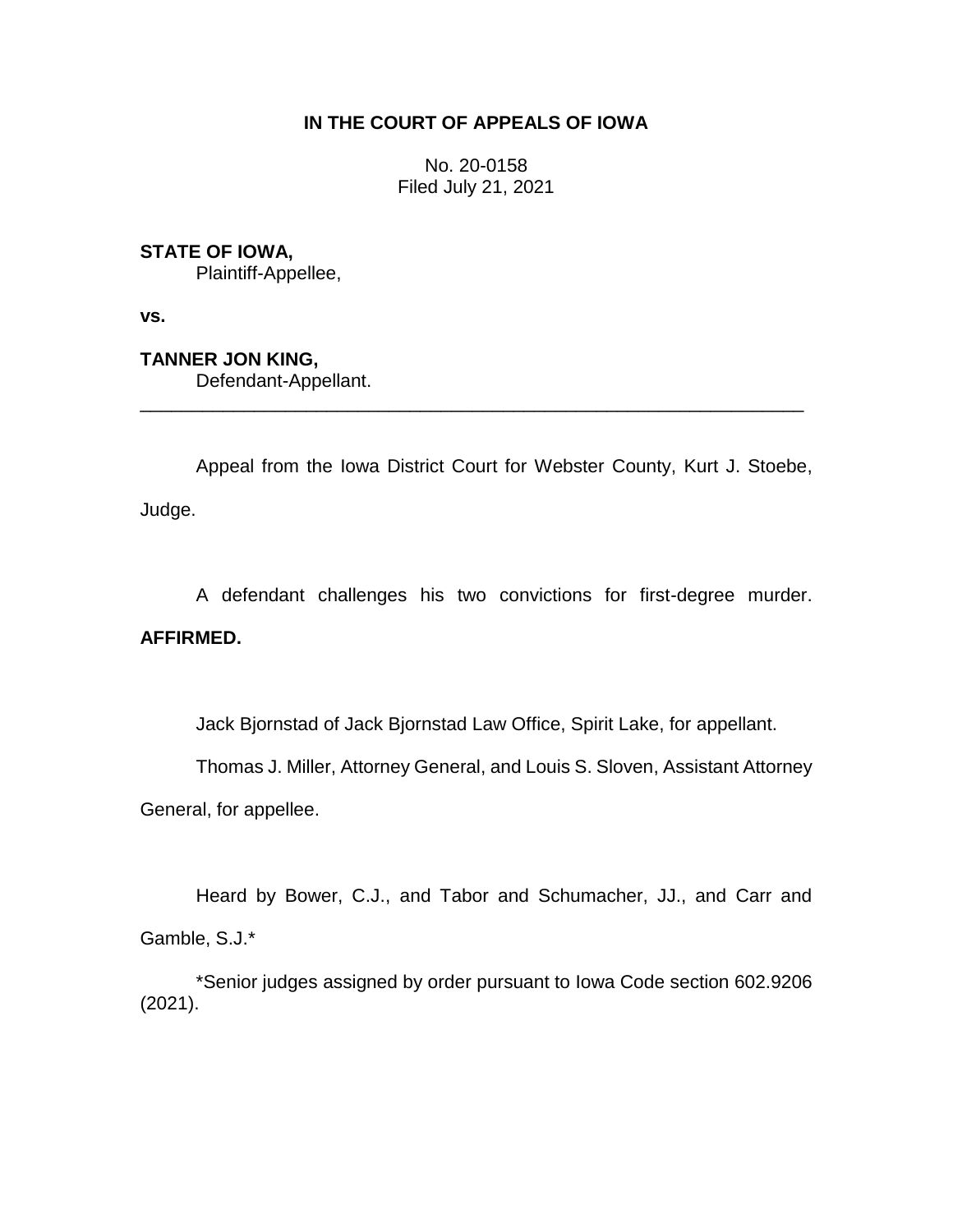### **TABOR, Judge.**

 $\overline{a}$ 

This double homicide case raises a narrow question. Did the district court derail Tanner King's defense by limiting the testimony of a local barber who shared second-hand information about an alternative suspect with a police detective? Finding the court properly applied the Iowa Rules of Evidence, we affirm King's two convictions for murder in the first degree.

## **I. Facts and Prior Proceedings**

Her shift at the convenience store ended at 11:00 p.m., and M.S. headed home to do some cleaning at the Fort Dodge duplex she shared with her grandmother. As she threw out the trash, M.S. "heard a whole bunch of gunshots" and "people screaming." When she looked out the window she saw a man running up the street. A streetlight allowed her to get a good look. M.S. testified the man carried a phone in one hand and a gun in the other. How certain was she about the weapon? "100 percent sure it was a gun." M.S. also testified the man's face was uncovered, allowing her to see his skin color was white.<sup>1</sup> Another neighbor called 911 at 12:03 a.m. to report two men on the ground in the alley. The caller looked out her window after hearing gunshots and screaming.

Responding to the 911 call, officers found two shooting victims—Eldominic (Dominic) Rhodes and his brother, Marion. Autopsies revealed Marion and Dominic suffered numerous gunshot wounds. Also in the alley, investigators collected seven fired cartridges, one unfired slug, and one fired bullet. Later

<sup>&</sup>lt;sup>1</sup> As our record shows, King is white. Alternative suspect Cletio Clark is black. In an interview with police, M.S. identified King as the man she saw.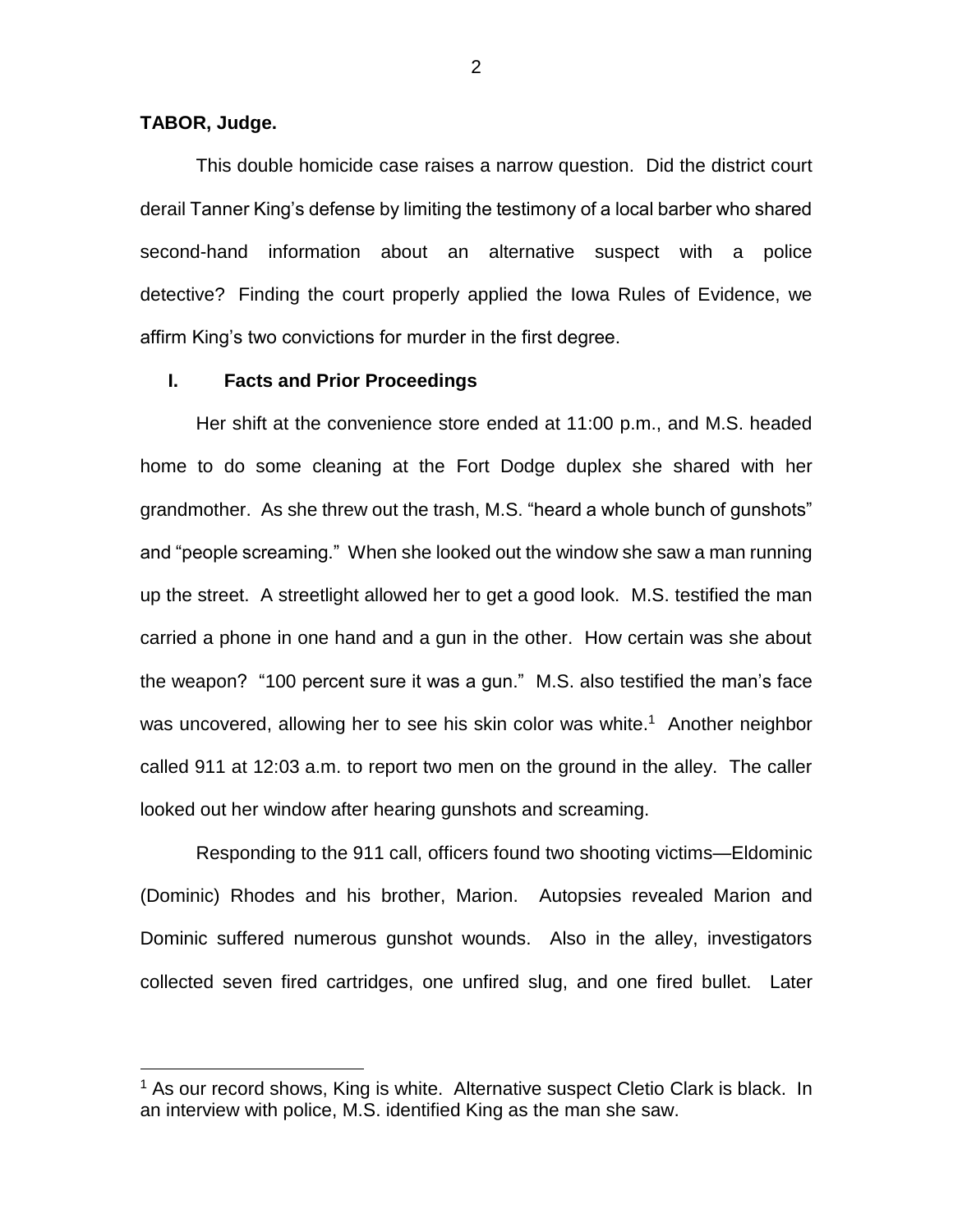laboratory testing showed the bullets and fired cartridges were .40 caliber ammunition. Investigators could not locate a murder weapon.

Law enforcement considered both King and Cletio Clark as suspects.<sup>2</sup> King came into the picture when Fort Dodge Police Detective Larry Hedlund canvassed the neighborhood after patrol officers found the bodies. Hedlund and another officer knocked on King's door around 2:00 a.m. but received no answer. As the officers were leaving the apartment building, they encountered King on the second floor landing. When they asked King where he had been that night, he gave a series of alibis. Yet none of the people he mentioned (including Clark's girlfriend Meggin White) could confirm his whereabouts for the time of the shootings.

Likewise, police suspected Clark's involvement as surveillance cameras showed White's vehicle in the alley just before the shootings. When officers went to interview White at her apartment, they found Clark, whom they considered a "person of interest" in the investigation. Police interviewed White, who lied to provide an alibi for Clark.

Turning to King, police executed a search warrant at his apartment two days after the shootings. In his trash, they found a box of .40 caliber ammunition, missing fifteen bullets. At first, King told police the bullets did not belong to him, so he threw them away. But police also found a Wal-Mart receipt for the ammunition dated two days before the shootings. Surveillance video showed King shopping that day. King's landlady later found two bullets in a sock that he left

 $\overline{a}$ 

<sup>&</sup>lt;sup>2</sup> King and Clark knew each other for more than two decades. Clark's cousin is the mother of King's nine-year-old daughter.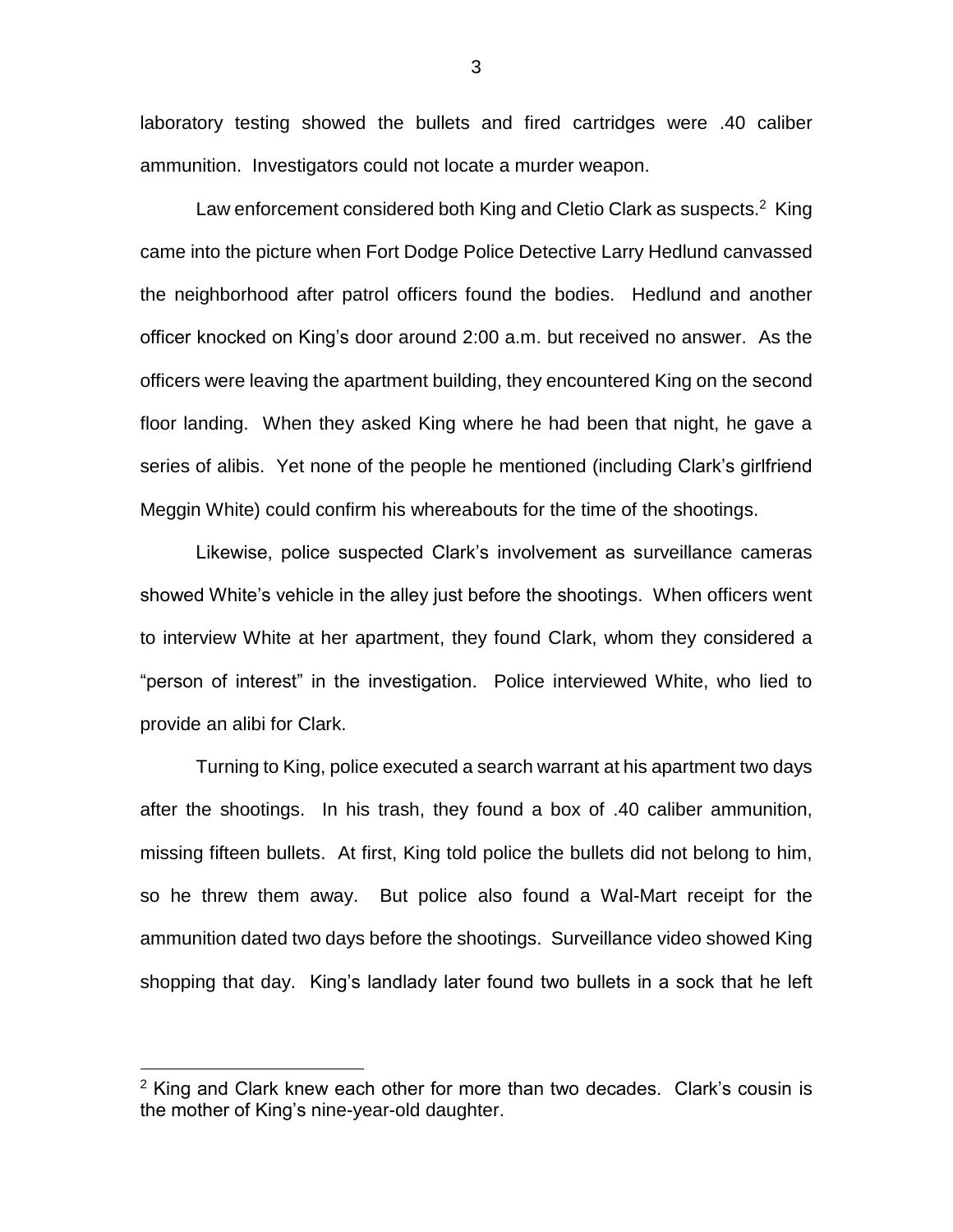behind in his apartment. The ammunition found at King's apartment—according to state criminalist Victor Murillo—was similar in manufacture and design to the fired cartridges collected at the crime scene.

After the search, Detective Hedlund interviewed King at the station. King changed his story from their first encounter. When confronted with information that someone saw him running from the scene, King admitted hearing gunshots and "walking" away. King rationalized not telling the truth earlier, saying "I don't like talking to you guys."

Shifting back to the other suspect, the next day Detective Hedlund picked up Clark at the Black Hawk County jail and drove him to Fort Dodge.<sup>3</sup> Before questioning Clark during the drive, Hedlund gave Miranda warnings and told Clark that he was "implicated in the murder case." Clark insisted he killed no one. But he admitted asking White to craft an alibi for him.

After talking to Clark, Hedlund returned to King, who claimed Clark "did nothing." Instead, King said he saw four people in the alley but couldn't see their faces because they wore hoods. He allegedly heard them arguing about "papers" and discussing people from Missouri or Kansas. King thought "they were all black" because he believed "black people have a certain way they talk." King said after he heard shots he "took off" and "jogged" but not far because of a prior hip injury.<sup>4</sup>

Ping-ponging back to Clark, Detective Hedlund brought him from the Webster County jail for a second interview. Clark told Hedlund he was ready to

<sup>&</sup>lt;sup>3</sup> Clark had separate robbery charges pending.

<sup>4</sup> King testified he incurred the injury when he jumped from the roof of the Webster County jail while trying to escape after his 2012 burglary conviction.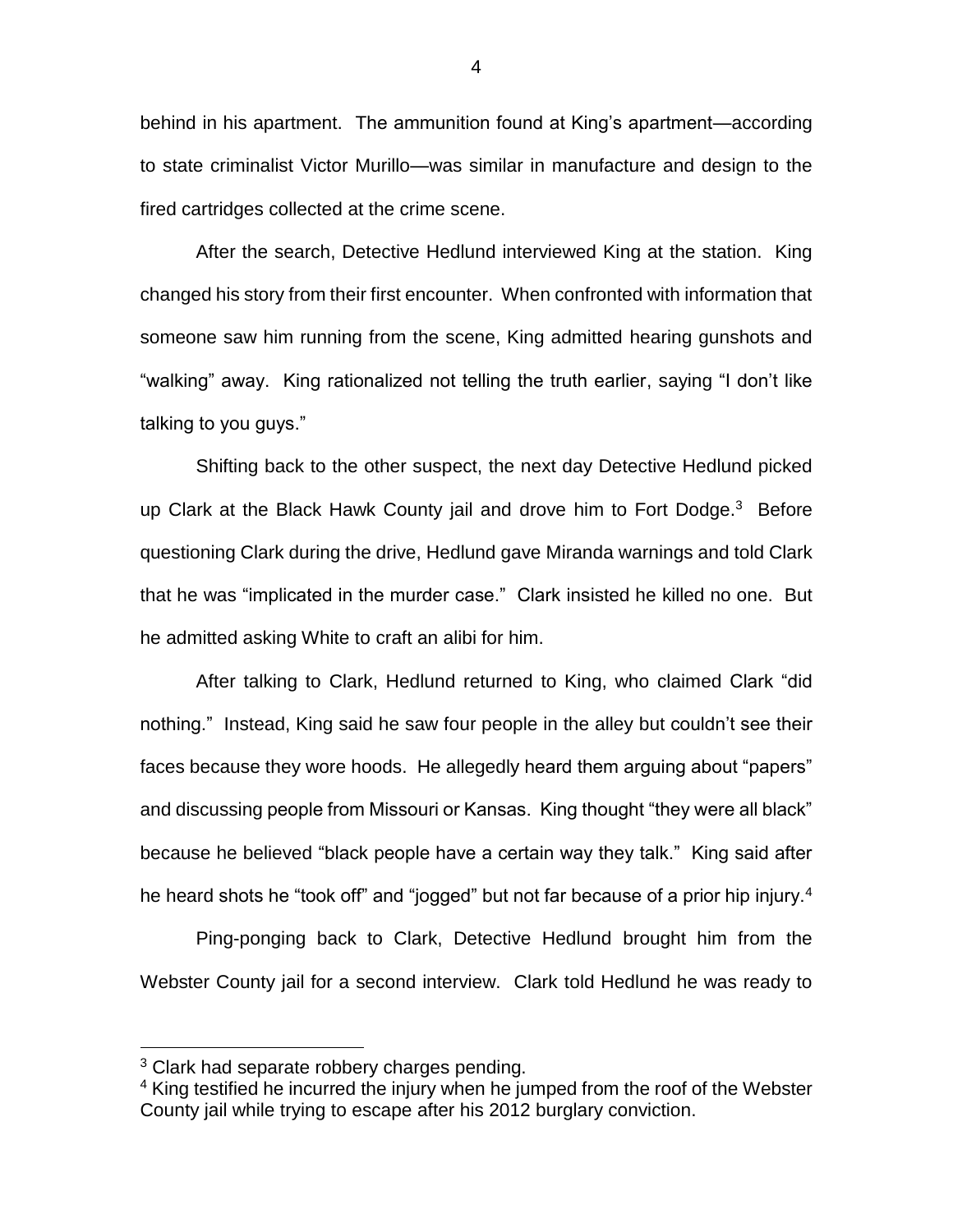"quit going around the bush." According to Clark, his girlfriend was mad at King because he sold her "some bad dope" and she wanted Clark to talk to him. (Text messages between Clark and White support this claim.) Clark told the detective that he confronted King about the low-quality drugs, and they argued. As for the murders, Clark disclosed that he saw King shoot the Rhodes brothers. And Clark claimed that King shot at him too.

Yet again, Hedlund interviewed King, relaying that Clark identified him as the shooter. King continued to deny any role in the shootings. When the detective confronted King with the text messages about the drugs, King acknowledged he was arguing with Clark, but King said he didn't "take it serious."

The State charged King with two counts of first-degree murder for shooting the Rhodes brothers and one count of attempted murder against Clark. The State later amended the trial information to omit the attempted-murder count.

A jury trial occurred in November 2019. In his testimony, Division of Criminal Investigations Agent Ray Fiedler estimated officers interviewed over one-hundred people as they tried to solve the crimes. Those interviews yielded evidence incriminating King. For example, White's friend Jaide Wetzel said she and White visited King's apartment a day before the shootings. Wetzel saw a holster underneath his shirt with one or two handguns in it. She recalled King was "acting different" than normal. In a threatening manner, he displayed a shotgun on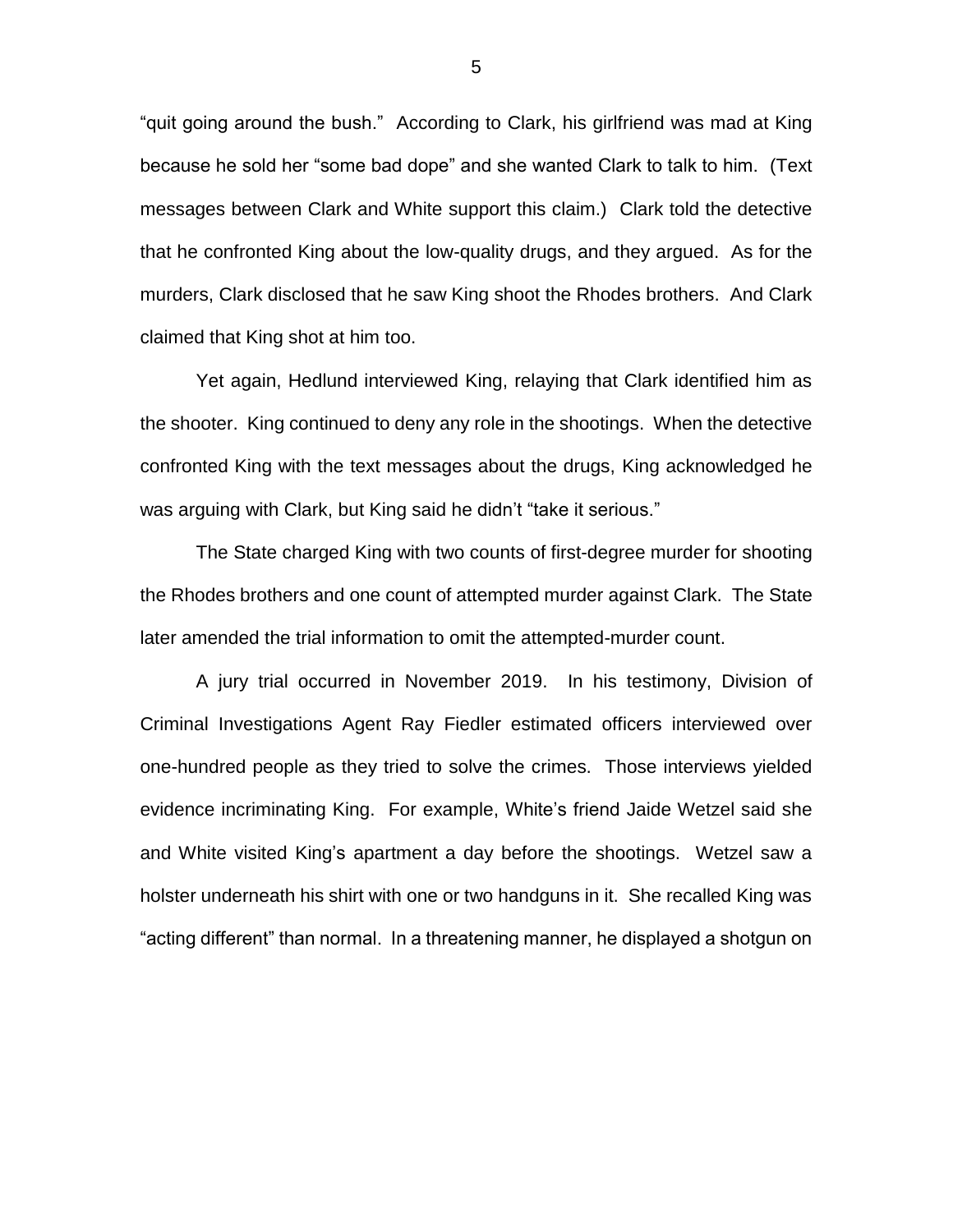the table and then set out three bullets, one in front of each of them.<sup>5</sup> He then let them leave.

Another witness remembered King acting "weird" right after the shootings. Although a reluctant witness for the State, H.K. testified she and her father, Paul Keller, had just heard about the shootings on the police scanner when King stopped at their house. King said he saw cars in the alley when on his "blunt walk."<sup>6</sup> King did not say he saw the bodies but did comment on his relationship with the Rhodes brothers, saying "he was pretty cool with both of them." He added that "he had had a few arguments with them but never too serious."

King's edginess persisted. When his girlfriend, Amber Bonewitz, visited his apartment a few days after the shootings, King acted nervous and said he expected "the feds would be knocking at his door." She saw him remove a "velcro belt" from his waist. She also remembered seeing a gun, but "he never took it out."

Toward the end of its case in chief, the State called Detective Hedlund to summarize the murder probe. Hedlund explained the investigation was "complicated" by "a lot of individuals, the defendant being one of them," who were "unwilling to answer questions" or "unwilling to be truthful." In a contentious cross-examination, defense counsel quizzed Hedlund about his understanding of "confirmation bias."<sup>7</sup> Hedlund defended his approach to following leads as they

<sup>5</sup> When questioned by Hedlund, King admitted acquiring that shotgun after the murders for his protection but insisted the weapon was "irrelevant" to the murders. <sup>6</sup> In his testimony, King explained: "I smoke marijuana so I roll up a blunt and smoke it while I walk around."

 $7$  The defense later called forensic psychologist Wayne Wallace as an expert witness. He wrote his doctoral dissertation on "The Effect of Confirmation Bias on Criminal Investigation Decision Making." He defined confirmation bias as "the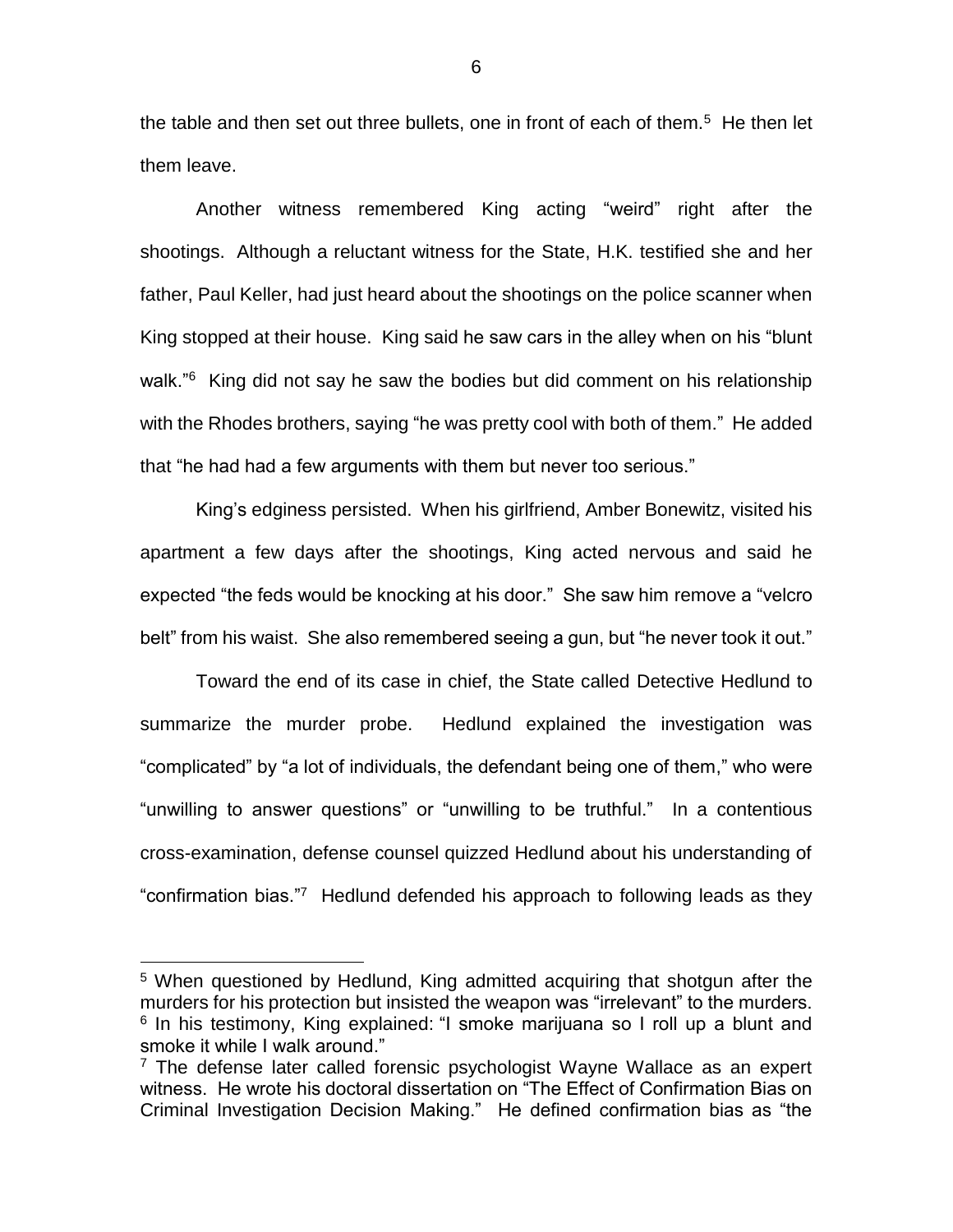came in. For instance, the detective rejected the premise that he "dismissed" information from Marion's brother-in-law, Jeremy Mack, 8 that Clark had a motive for the shootings. Also during that cross-examination, the defense elicited testimony that a source told Hedlund King left his gun at Keller's house.

After the State rested, the defense focused on blaming Clark for the murders. To that end, King subpoenaed Clark. But Clark refused to testify, invoking his privilege against self-incrimination and citing his pending robbery prosecution.

King took the stand in his own defense. From the start, he admitted he was not a truthful person. He justified lying to police because that was "the way [he] was brought up." King also said Clark told him to lie. According to King, he and Clark had been arguing by text the day before the shootings. When asked about the murders, King testified he was out for his nightly "blunt walk" when he heard four or five people yelling in the alley. King recalled they were wearing hooded sweatshirts, but he recognized one of them as Clark. When King heard the shots, he "did a little short jog" past the duplex where M.S. lived. King acknowledged going to Keller's house after hearing the shots but denied leaving anything there.<sup>9</sup> King added other details to implicate Clark. For example, he said Clark

selective seeking of evidence to reach a conclusion or a belief already determined. It includes seeking only information that agrees with your hypothesis or your theory. It includes ignoring disconfirmatory evidence or anything that disagrees with it." In Dr. Wallace's opinion, confirmation bias played a role in Detective Hedlund's investigation.

<sup>&</sup>lt;sup>8</sup> Mack's sister testified that she was Marion's common-law wife.

<sup>&</sup>lt;sup>9</sup> During his cross-examination, the prosecutor asked King: "If you had left the gun at Paul Keller's you'd lie about it; right?" King replied: "Yeah."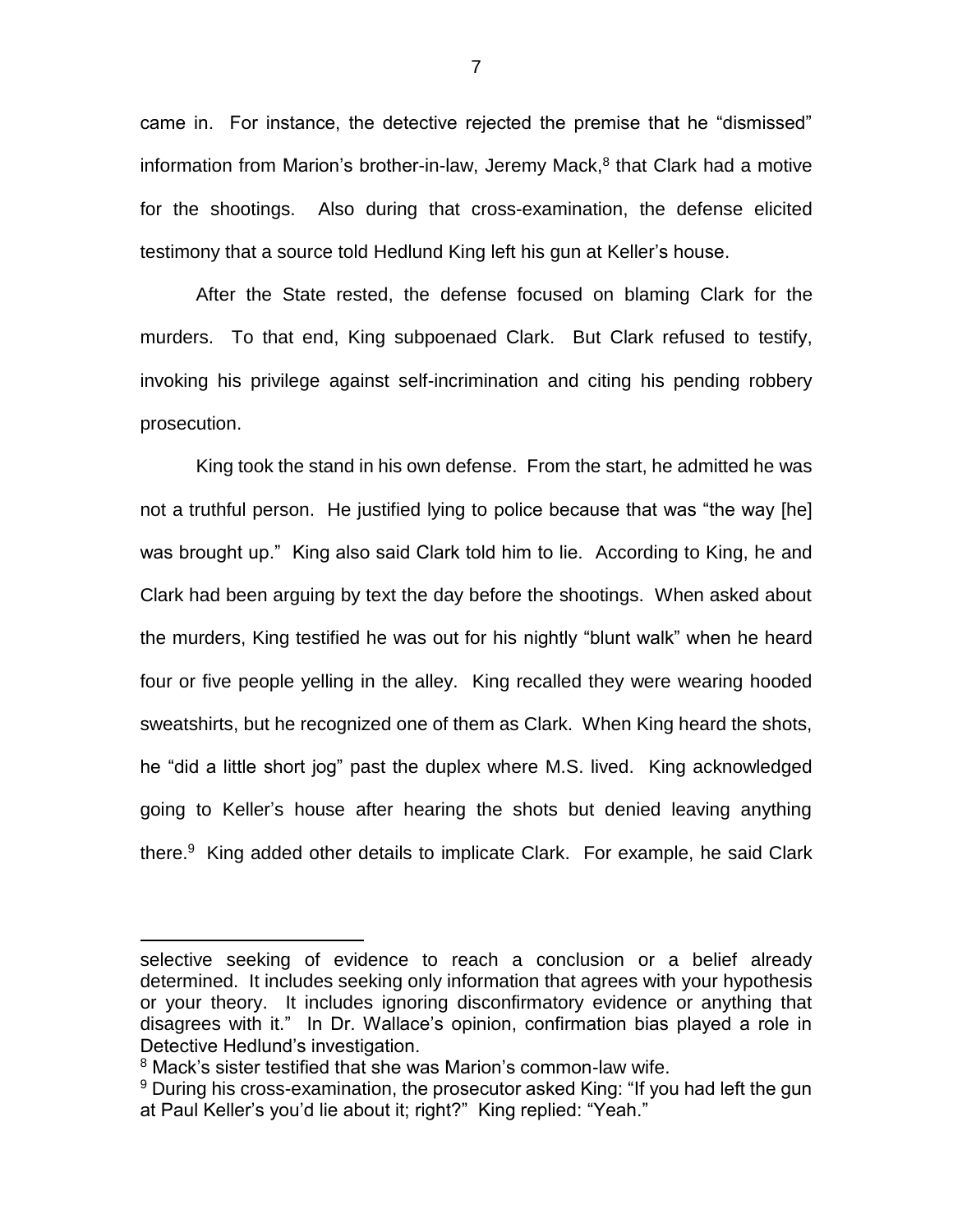took bullets from the box at King's apartment. And he claimed that Clark came back to his apartment the day after the murders and described the victims as "snitches."

Beyond his own testimony, King called other witnesses to press his case against Clark. Central to the issue on appeal, King asked barber Priest Wilson to convey how he alerted Detective Hedlund to rumors in his shop that Clark was the shooter. In an offer of proof, Wilson described the pivotal role of the barbershop in his African-American community—calling it "church away from church." Because it was a place "where a lot of people gather to communicate," Wilson's barbershop became a hub for chatter about the Rhodes' murders. King sought to offer Wilson's testimony that he told Hedlund about Clark's gang-related motive for the shootings. But finding no reliable source for Wilson's information, the district court restricted his testimony. Surprisingly, the court took a different stance on defense witness Mack. The court allowed Mack to testify that word on the street was that Clark carried out a gang-related "hit" on the brothers.

The jury found King guilty as charged. The court sentenced him to consecutive life sentences. King now appeals.

#### **II. Scope and Standards of Review**

The parties disagree on the standard of review. King acknowledges we review evidentiary rulings for an abuse of discretion. *See State v. Elliott*, 806 N.W.2d 660, 667 (Iowa 2011). But because he is asserting a constitutional claim, King argues our scope of review is de novo. *See State v. Leedom*, 938 N.W.2d 177, 185 (Iowa 2020) ("Our review of a claim of a violation of the constitutional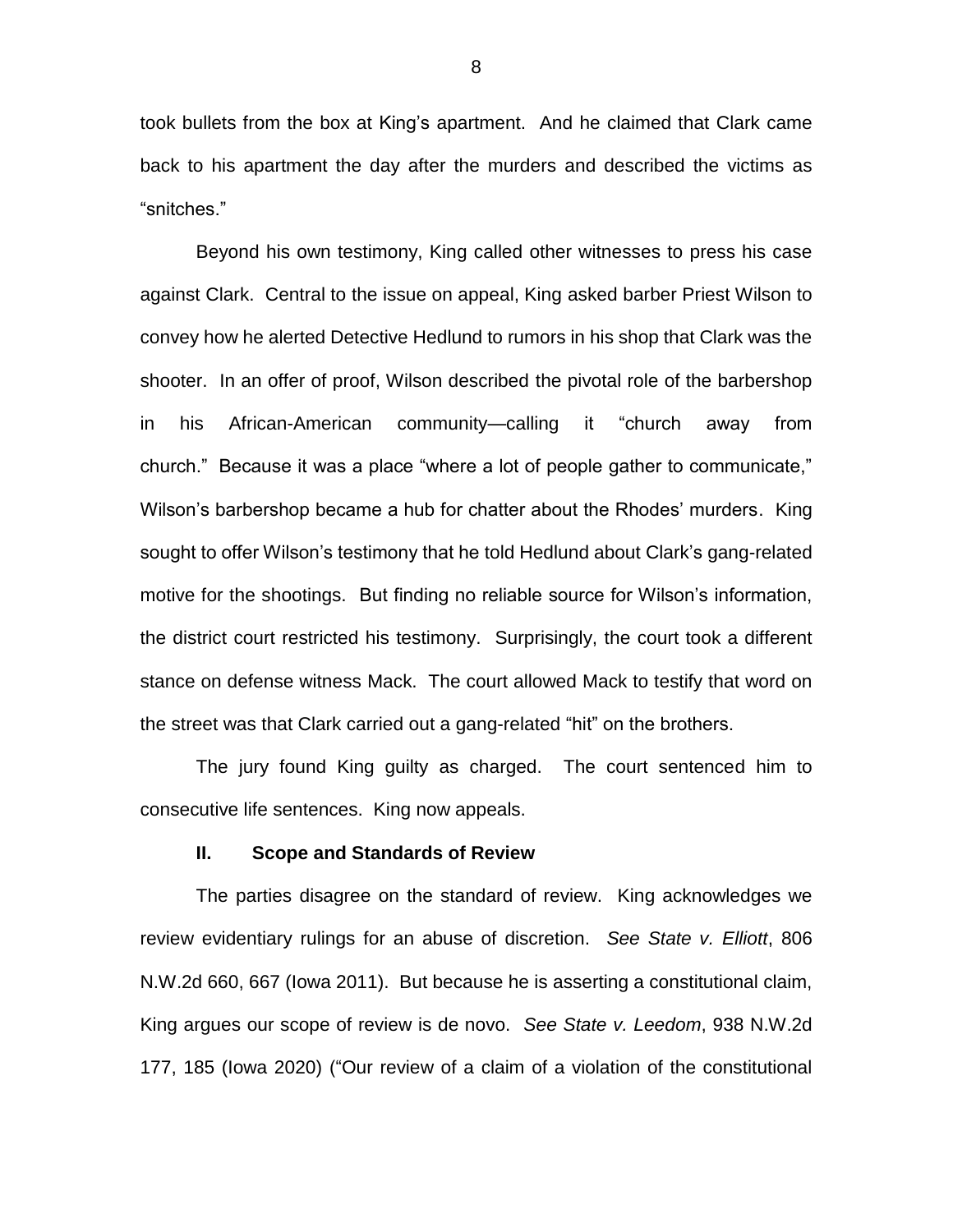right to present a defense, a Due Process Clause challenge, is de novo."). By contrast, the State contends we review the rulings on admissibility of evidence for an abuse of discretion—without resort to de novo review. *See State v. Countryman*, 573 N.W.2d 265, 266 (Iowa 1998) ("[T]here is no due process right to present evidence which is inadmissible under prevailing rules of evidence.").

We apply yet a different standard. Because the court ruled on hearsay, we review for correction of legal error. *State v. Ross*, 573 N.W.2d 906, 910 (Iowa 1998). On other evidentiary questions, we review for an abuse of discretion. *Elliott*, 806 N.W.2d at 667.

### **III. Analysis**

King raises a single issue: did the limit on Priest Wilson's testimony deny him a complete defense? Invoking the so-called *Bowden* defense, King contends by restricting Wilson's testimony the court violated his right to due process.

Because Iowa case law has not addressed the *Bowden* defense, at least not by name, it is useful to explore its origins. The defense takes its name from the 1976 murder conviction of Horace Bowden. *Commonwealth v. Bowden*, 399 N.E.2d 482, 484 (Mass. 1980). Bowden's attorneys cross-examined Boston police officers about the lack of scientific testing for gunpowder and fingerprints. *See* Lisa J. Steele, *Investigating and Presenting an Investigative Omission Defense*, Crim. L. Bull., July 2021, at art. 1, n.3. The judge instructed Bowden's jury that "the lack of evidence or the non-existence of a certain type of evidence is certainly not to be considered by you as any evidence in this case." *Bowden*, 399 N.E.2d at 485 n.7. The appellate court disavowed that instruction, holding, "The fact that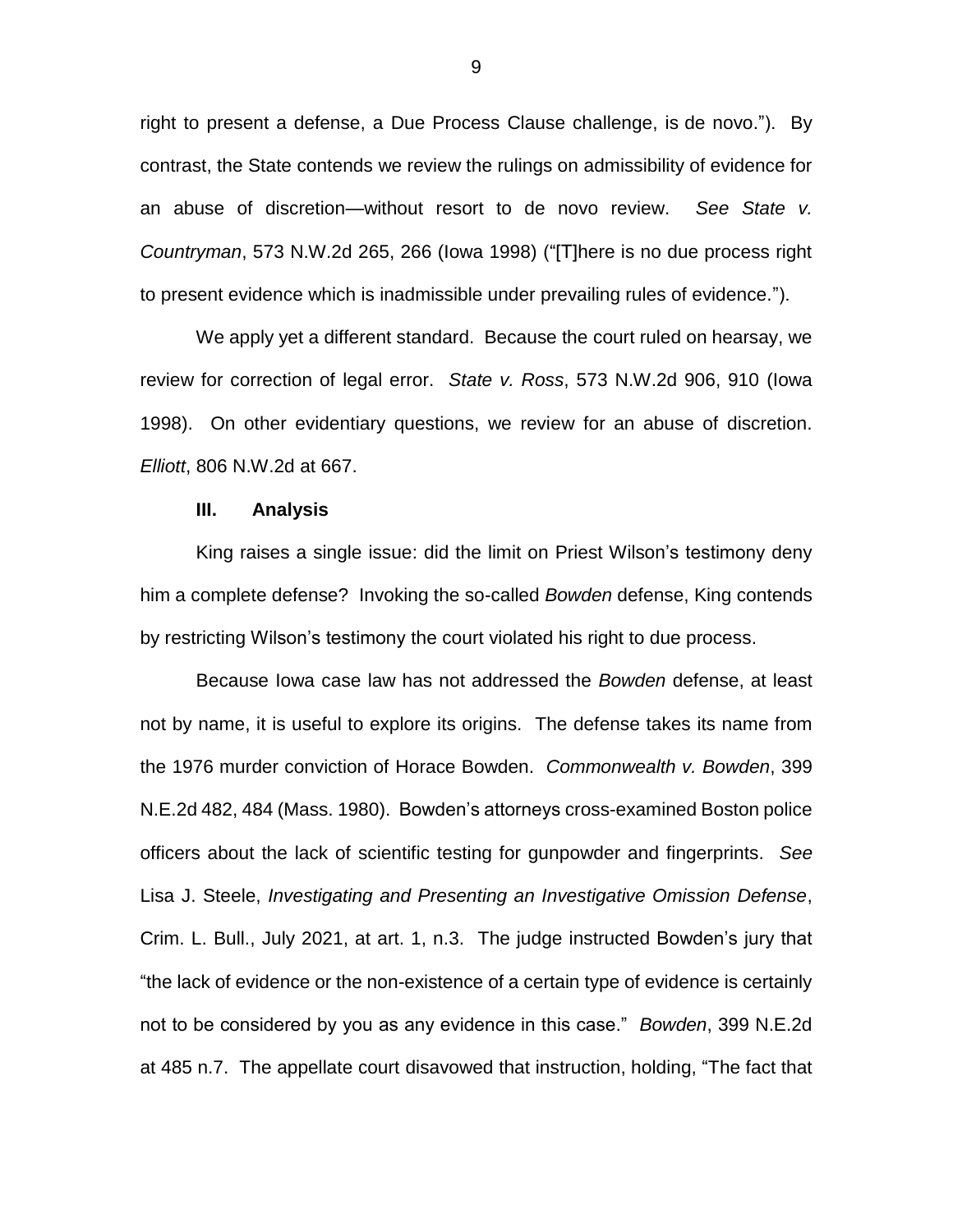certain tests were not conducted or certain police procedures not followed could raise a reasonable doubt as to the defendant's guilt in the minds of the jurors." *Id.* at 491. More generally, *Bowden* stands for the proposition that the accused may "rely upon relevant deficiencies or lapses in the police investigation to raise the specter of reasonable doubt, and the trial court violates [the accused's] right to a fair trial by precluding the jury from considering evidence to that effect." *State v. Collins*, 10 A.3d 1005, 1025 (Conn. 2011).

At King's trial, specifically during Detective Hedlund's cross-examination, defense counsel drew the court's attention to *Bowden*, as well as a more recent Massachusetts case, *Commonwealth v. Silva-Santiago*, 906 N.E.2d 299, 314 (Mass. 2009), *holding modified by Commonwealth v. Moore*, 109 N.E.3d 484 (Mass. 2018). *Silva-Santiago* differentiated between (1) a *Bowden* defense, alleging inadequate police investigation, and (2) a third-party culprit defense, where the accused elicits evidence that tends to show that another person committed the crime. *Id.* Although distinct, the two defenses may overlap. *Silva-Santiago* held that information about a third-party culprit—whose involvement police never investigated despite receiving tips—may be admissible under a *Bowden* defense. *Id.* at 315. In that situation, the evidence is not offered to prove the truth of the matter asserted (that is the third-party's guilt), but to show that tipsters provided information to police, who failed to reasonably act on it. *Id.*

By contrast, if a defendant offers third-party culprit evidence for the truth of the matter asserted—that someone else is the true culprit—hearsay rules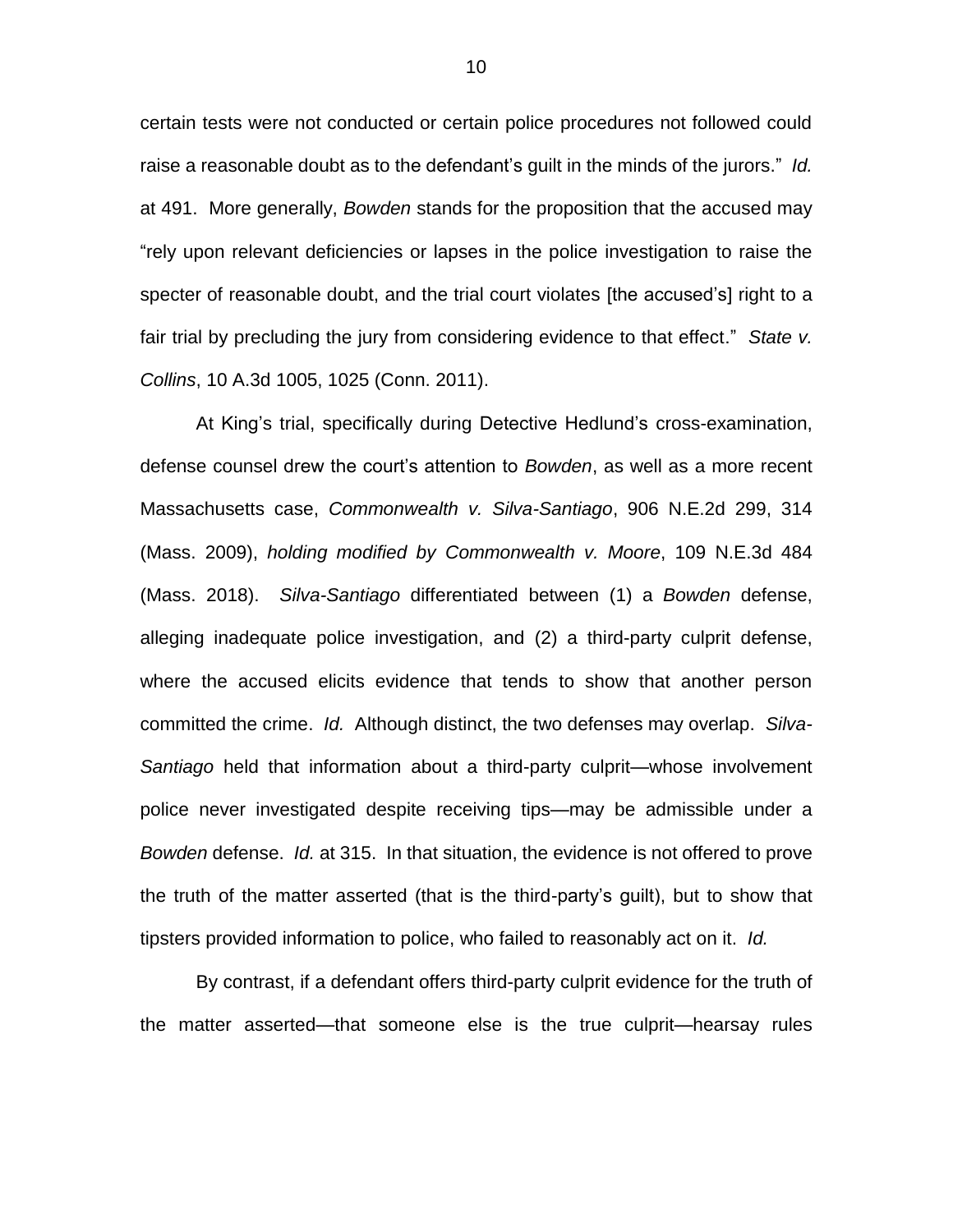apply. <sup>10</sup> *Id.* Under Massachusetts law, a judge may admit the hearsay if the defendant can show the evidence is otherwise relevant; it will not tend to prejudice or confuse the jury; and there are other "substantial connecting links" to the crime. *Commonwealth v. O'Brien*, 736 N.E.2d 841, 851–52 (Mass. 2000). 11

Defense counsel cited these Massachusetts cases after the following exchange with Hedlund about information he received from Jeremy Mack.

Q. . . . One of the things you told him is "There's a lot of rumors and speculation going on out in the streets, which we don't really need any more of?" A. That's true.

Q. And Jeremy acknowledged that there was a lot of, quote, bullshit going on?

The State objected on hearsay grounds. Defense counsel responded that *Bowden* and *Silva-Santiago* established that "a legitimate defense to pursue is that the State did not conduct a fair investigation, and that in bringing forth that defense, the rules of hearsay need to be relaxed because you need to examine what the officers knew and what they ignored." Counsel argued that to prove Clark's motive the defense needed to elicit testimony that Hedlund heard from Mack that "this case is about Johnny Young, that this is retaliation for Johnny—for the deceased snitching on Johnny Young and that Cletio Clark was involved in the hit in retaliation for them snitching on Johnny Young." In response, the prosecutor contended that testimony would be "double hearsay," and the Massachusetts

<sup>&</sup>lt;sup>10</sup> Hearsay refers to "a statement that a 'declarant does not make while testifying at the current trial' and which '[a] party offers into evidence to prove the truth of the matter asserted in the statement.'" *State v. Dessinger*, 958 N.W.2d 590, 599 (Iowa 2021) (alteration in original) (quoting Iowa R. Evid. 5.801(c)).

<sup>11</sup> In Massachusetts, *Bowden* evidence is admissible if its probative value is not substantially outweighed by the danger of unfair prejudice. *Moore*, 109 N.E.3d at 497 n.9.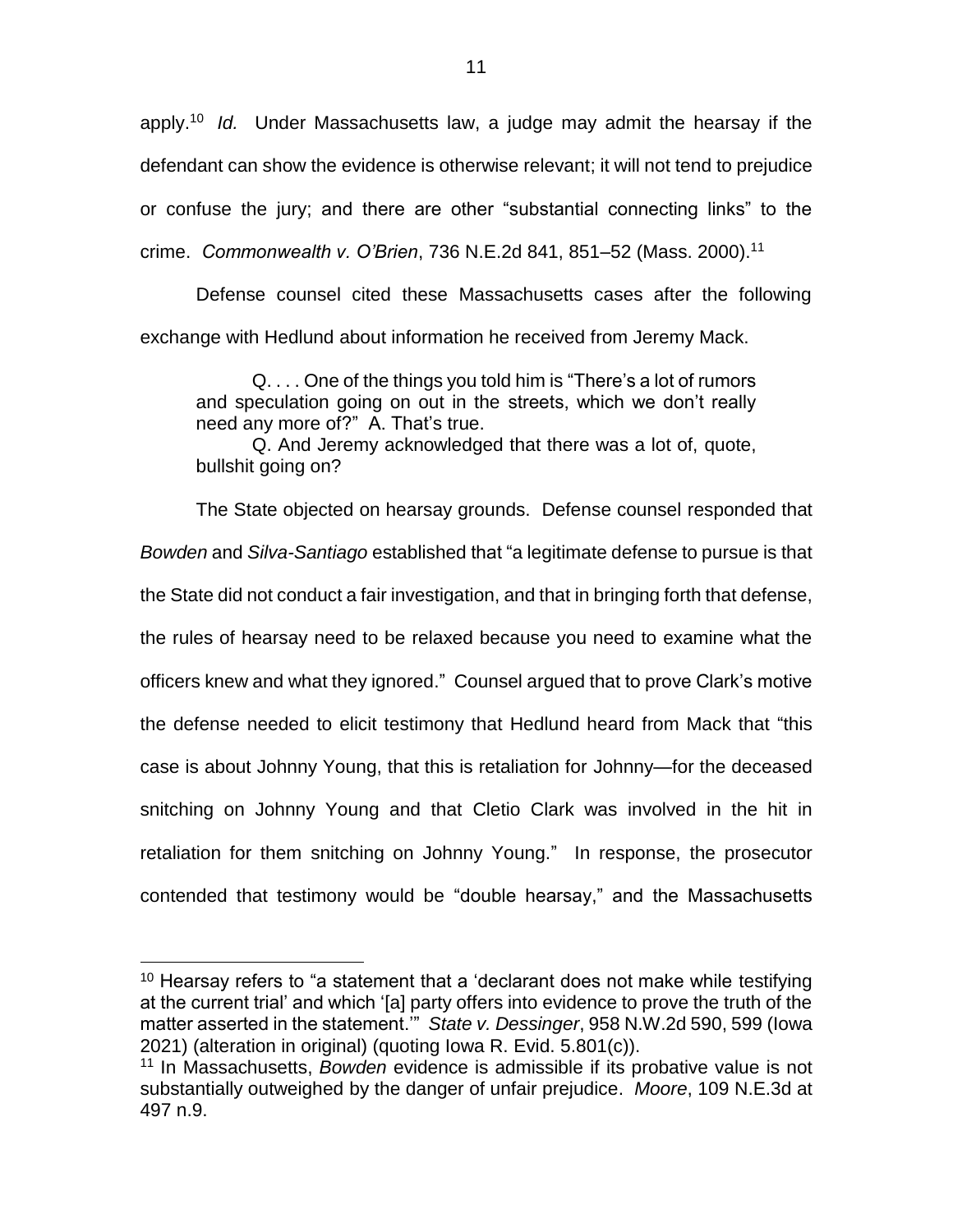cases did not change the Iowa Rules of Evidence. When the court asked if *Bowden* had been adopted in Iowa, defense counsel acknowledged, "Not by name." But counsel reasoned the State "opened the door" by claiming investigators "tracked down every viable lead." Counsel declared: "Hearsay or not, that is admissible."

After reviewing *Bowden* and *Silva-Santiago*, the court sustained the State's hearsay objection. While noting the difference between procedure in Iowa and Massachusetts, the court found insufficient evidence to determine whether the proffered statement was "any more than a street rumor." In managing the crossexamination, the court allowed defense counsel to ask Hedlund whether Mack "came in with a lead" and to "talk about [Hedlund] disparaging the lead." But the court prohibited inquiry into alternative suspects Clark and Young. Yet, as it happened, defense counsel did ask Hedlund about Clark: "And you told this witness that 'Had we arrested Cletio Clark, I guarantee you we'd have fifty people coming forward saying it wasn't Cletio, it was Tanner'; right?" Hedlund acknowledged it sounded like something he would say.

Later in his cross-examination, Hedlund confirmed he also heard from Wilson. But much like the questions about Mack, the district court limited what counsel could ask Hedlund about Wilson's tip. Defense counsel asked Hedlund how he reacted after speaking to Wilson about potential suspects:

Q. . . . He directed you towards a third person who he thought had information about these people with motive? A. He told me he had heard something on the streets.

Q. And you indicated that you would contact this third person? A. That I would contact the third person?

Q. Yes. A. Yes.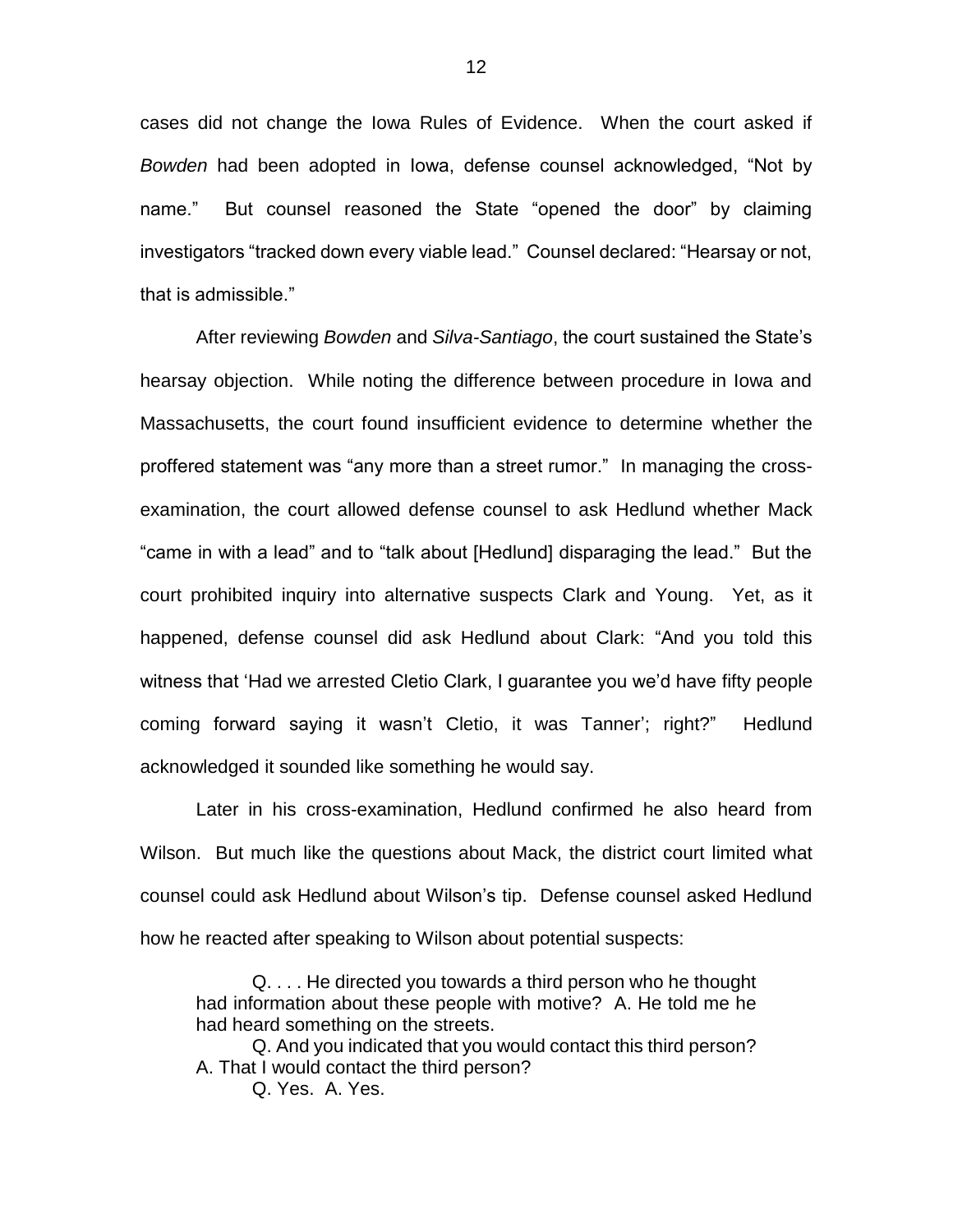Q. And although he wasn't indicating to you that this person had information about Tanner King, you told him that you thought this person knows a lot and that he probably knows where Tanner got his gun and he might know where it went after the murders; right? A. Yes.

Q. So just so we're clear, he was telling you to talk to this third person about other potential suspects. And your response was "I'll go talk to this person to see if he's got information about Tanner"? A. Something similar to that, yes.

The *Bowden*/*Silva-Santiago* issue reemerged when the defense called Wilson to testify. Outside the presence of the jury, the prosecutor posed preliminary questions. She asked if Wilson had relayed information to Hedlund that he had "heard on the streets." He answered: "I did hear. It wasn't in the street. It was in my barbershop." Wilson admitted he did not have "personal knowledge" about the shootings.

Defense counsel then made an offer of proof that Wilson told the detective

that he heard Clark killed the Rhodes brothers. Wilson described Clark's motive:

A few years ago, Marion and Johnny got into some trouble with cashing checks. And I guess Marion snitched. And when Johnny was locked up, he encountered Cletio. And during . . . Johnny and Cletio being locked up, the conversation came up about what Marion had did. And that—that's what it was about.

Wilson also mentioned a regular customer who stopped frequenting the barbershop "right after the killings." Wilson told Hedlund that customer was "somebody that he needed to talk to." Wilson said Hedlund agreed he should talk to that person. But Hedlund told Wilson the purpose of that conversation would be to ask what King did with the gun.

In his limited testimony, Wilson told the jury he had worked as a barber in Fort Dodge for thirteen years and also managed a music group that featured the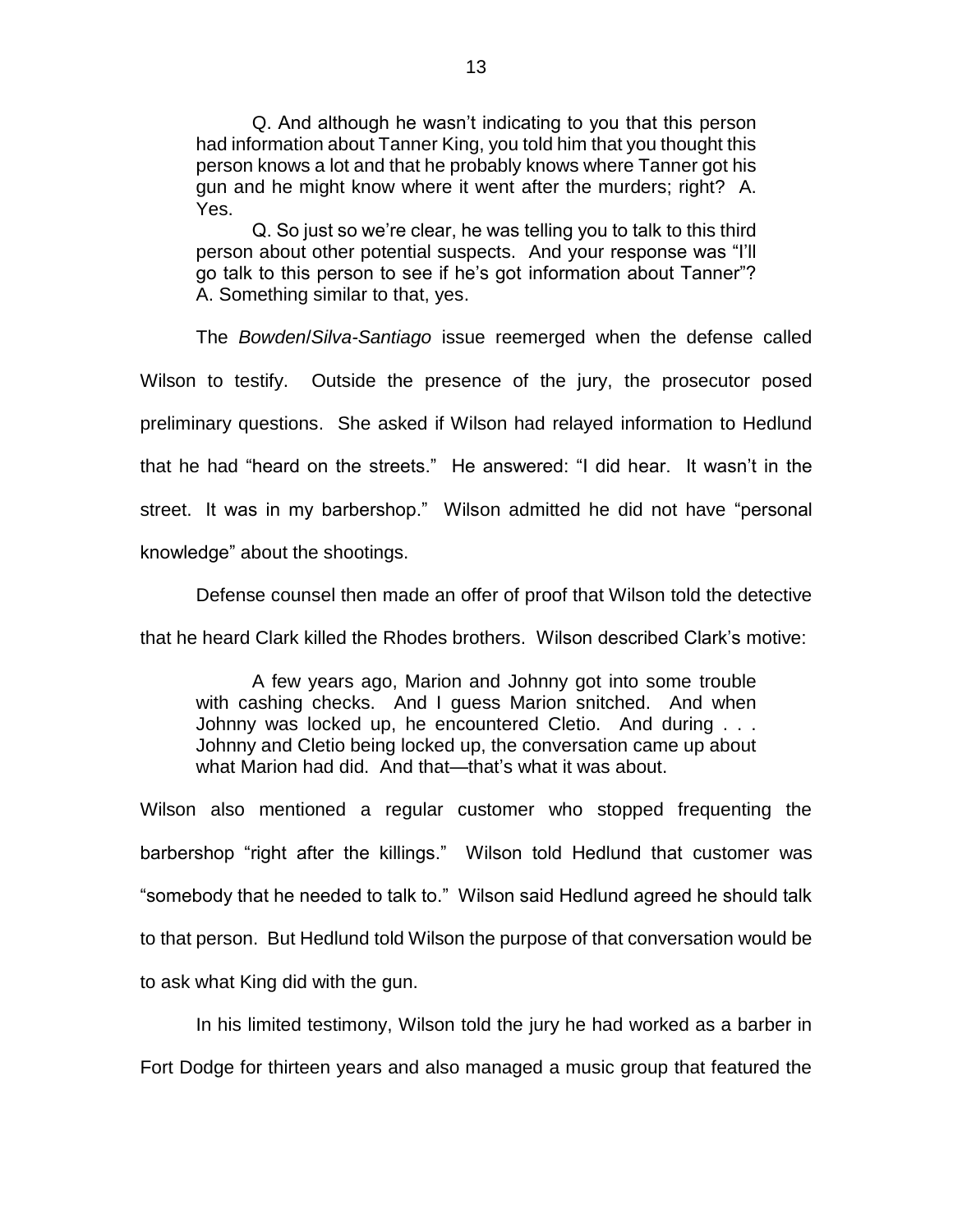Rhodes brothers. Wilson testified that he saw Marion Rhodes almost every day and had never seen "Marion have any beef with Tanner."

After receiving the rulings restricting his proposed "word on the street" evidence under *Bowden* and *Silva-Santiago*, the tide turned for King. The defense called Mack to the stand. Predictably, the State asked the court to place the same limits on the questioning of Mack as it did for Wilson's examination. Unpredictably, the court declined, explaining "it's appropriate for [Mack] to testify about what he has direct knowledge to concerning Johnny Young. And that would have to be conveyed to him directly." The court decided what Mack told Hedlund was "fair game" because it went to the defense argument that the detective "didn't look into all of these avenues."

Freed by that ruling, the defense asked Mack about his communication with Hedlund. Mack testified he told the detective about "bad blood" between Young and the Rhodes brothers because "somebody had snitched on somebody." Mack explained that both Clark and Young belonged to the Vice Lords gang. Mack told Hedlund that Dominic "was being told not to fuck with Johnny." In other words, Mack testified that he conveyed to the detective that Young ordered Clark to kill the brothers. To be clear, Mack's information did not implicate Clark alone. On cross, Mack acknowledged telling Hedlund: "It's not that Tanner King didn't do it." Mack just heard that others were also involved.

Because the court *did* allow King to pursue third-party culprit evidence through Mack's testimony, his complaint on appeal is a narrow one. He contends the limits on Wilson's testimony "hobbled" his *Bowden* defense. King ventures that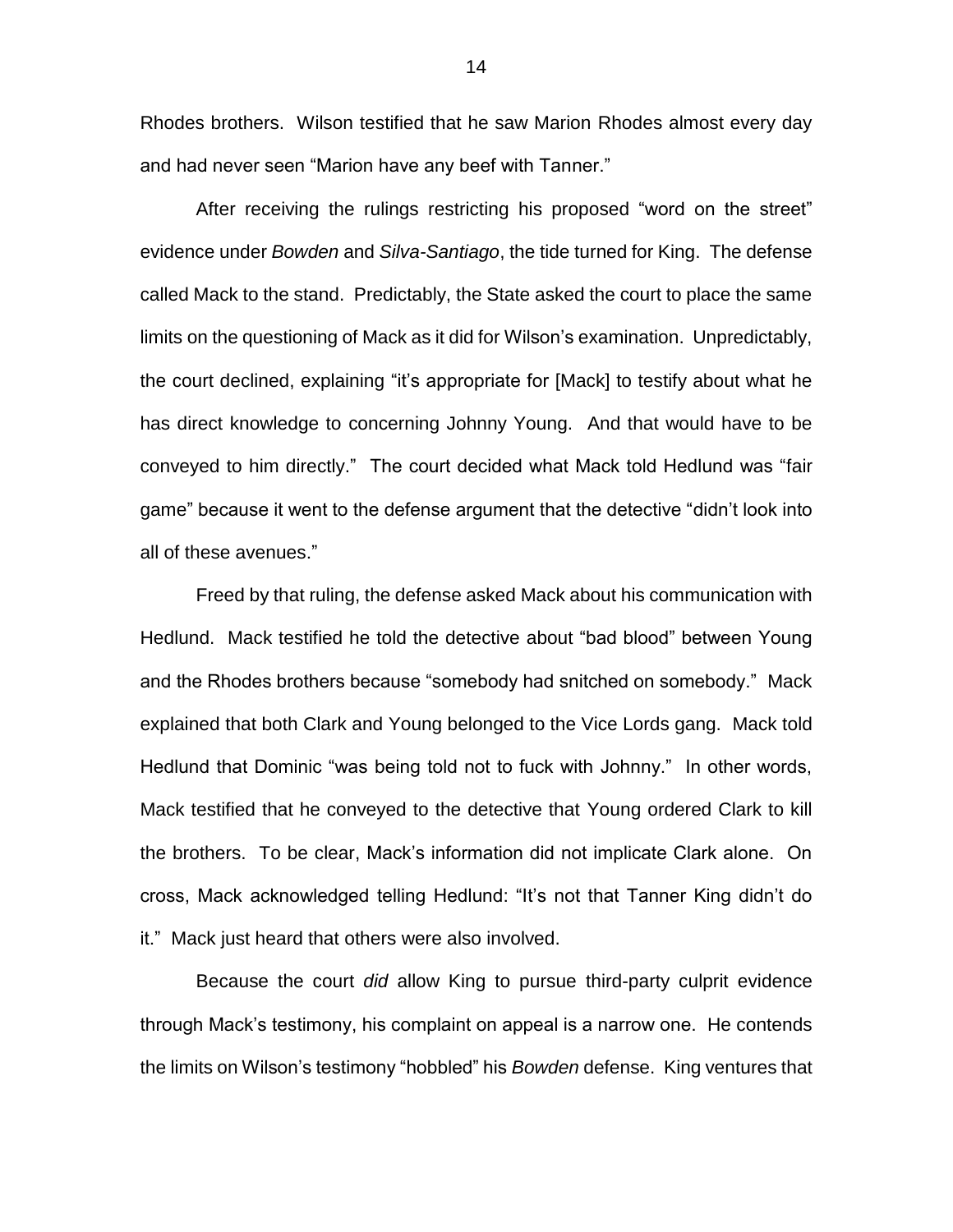Wilson, a respected local businessperson, would have had more credibility with the jury than Mack because the jury heard Mack was in custody on an arson charge at the time of trial. King emphasizes Wilson's knowledge of the "word on the street," which was "flowing through his barber shop," would have corroborated Mack's version of events. King argues that without Wilson's testimony pointing to Clark, defense counsel "couldn't tie together the pieces with a credible thread."

Defense counsel clarified at oral argument that King was not pursuing a third-party culprit defense, where the evidence would be offered for the truth of the matter asserted. Rather, King proffered Wilson's testimony to show Detective Hedlund's responsive conduct was not reasonable. Under that *Bowden* framework, King argues the testimony would fall outside the definition of hearsay.

In addressing King's claim, we decline his implied invitation to adopt a new defense based on Massachusetts law. Instead, we see our role as applying Iowa law to decide if he is entitled to a new trial because the court limited Wilson's testimony. Under Iowa law, King had a right to present evidence relevant to his theory of defense. *See State v. Nelson*, 480 N.W.2d 900, 906 (Iowa Ct. App. 1991). Because King wished to offer evidence tending to incriminate another, he had to confine his proof to "substantive facts," which "create more than a mere suspicion" that another person committed the crime. *See State v. Farmer*, 492 N.W.2d 239, 242 (Iowa Ct. App. 1992). King met that standard. So the district court gave King a greenlight to present evidence pointing to Clark as the shooter. For instance, King testified he saw Clark in the alley the night of the shootings. And Mack testified to Clark's motive for killing the Rhodes brothers.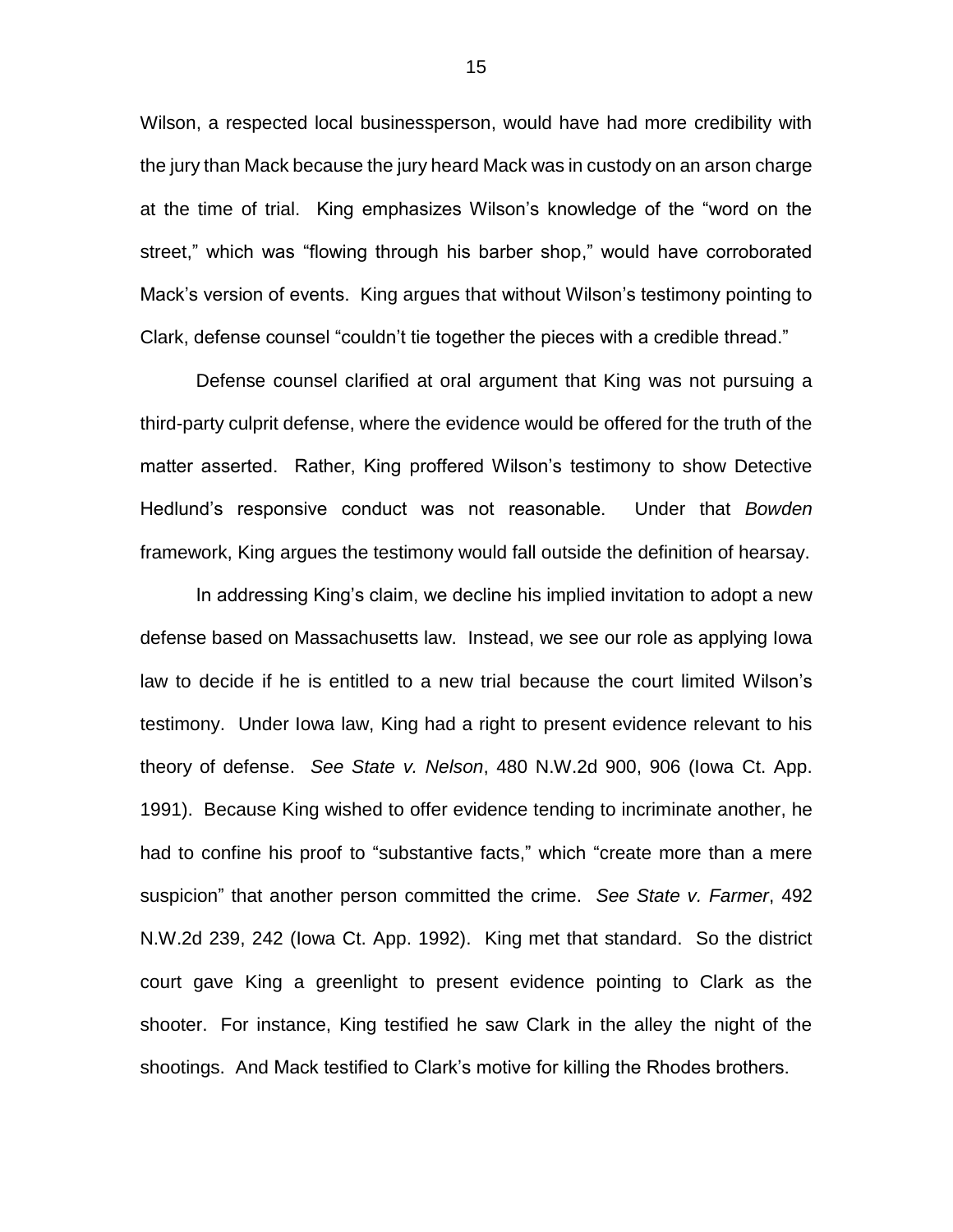Yet King contends his defense was incomplete without Wilson's corroboration of Mack's testimony. That contention collides with our hearsay rule. King insists he was not offering Wilson's testimony for the truth of the matter asserted—that Clark was the killer—but to show its impact on Hedlund's investigation. True, when the proponent uses an out-of-court statement to prove something other than the truth of the matter asserted, such as responsive conduct, the court may admit the statement as nonhearsay. *Dessinger*, 958 N.W.2d at 603. But we must decide whether the statement is indeed relevant to the asserted purpose, or whether the statement seeks to put inadmissible evidence before the jury. *Id.*

After close examination, we find King offered the testimony for the truth of the matter asserted. Despite exploring Hedlund's confirmation bias, King's true purpose for offering Wilson's word-in-the-barbershop evidence was not to show how Hedlund responded. King did not seek Wilson's expanded testimony to show police received a lead about Clark and failed to follow it. Indeed, both Agent Fiedler and Detective Hedlund testified Clark was an early focus of their investigation. Law enforcement spoke with Clark several times, even transporting him from out of county. Rather, King aimed to expose the jury to more local gossip supporting his alternative-suspect theory. The content of the rumors—including Clark's alleged motive—carried relevance only if King was offering Wilson's second-hand information for the truth of the matter asserted—that Clark was the killer. King's "real purpose" was to show investigators made the wrong choice between two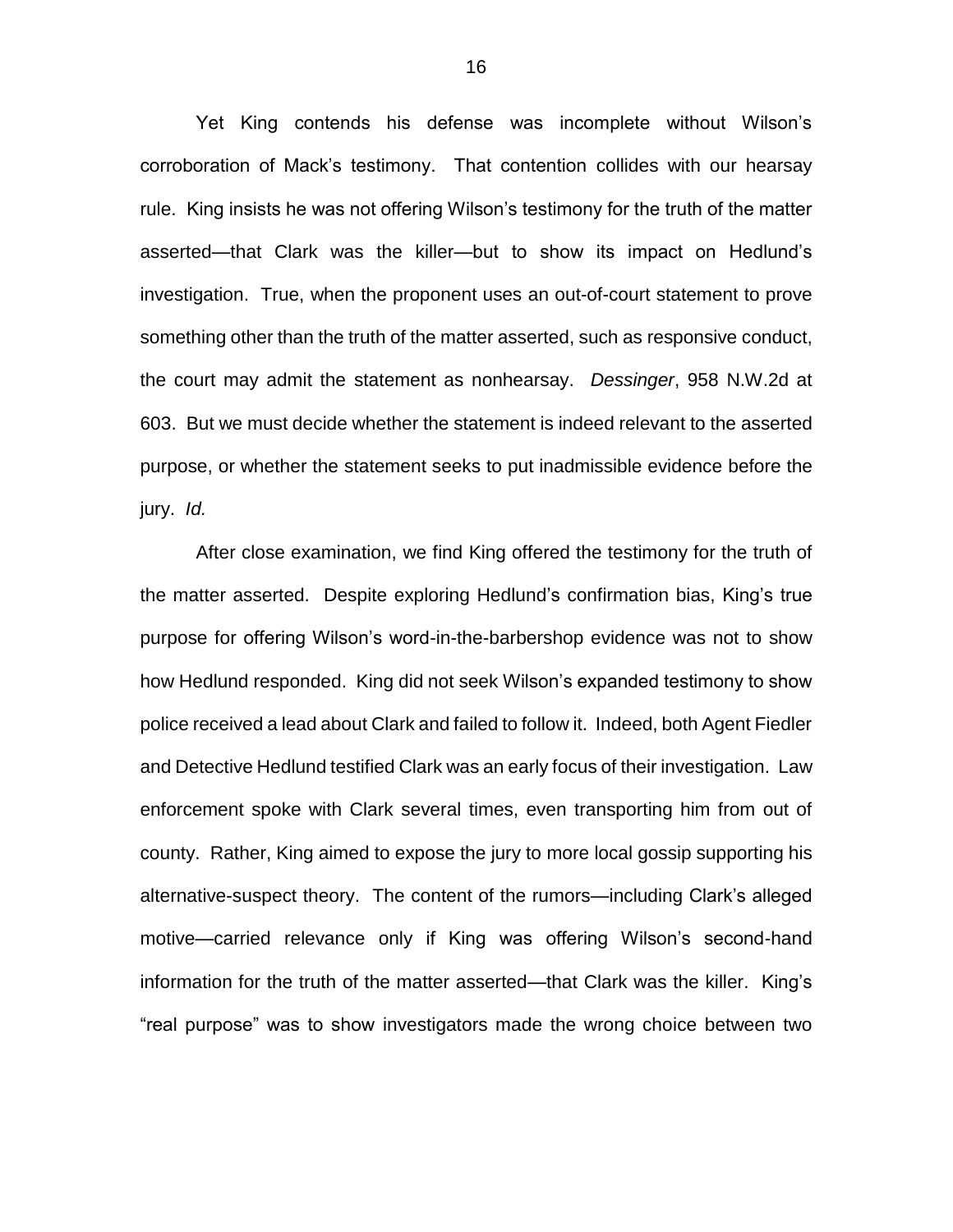suspects. Because the rumors Wilson heard were offered for their truth, they were inadmissible hearsay.

King's emphasis on Wilson's credibility underscores the point that King was interested in Wilson's testimony for the truth of the matter asserted. King does not argue Wilson's credibility matters because it would have constituted a more plausible or reliable tip to further Hedlund's investigation. Instead, King focuses on barber Wilson's credibility before the jury. Because no question existed that both Mack and Wilson relayed those rumors to Hedlund, the conduit's credibility is important only if the content of those rumors is at issue. Because King sought Wilson's testimony for its truth, the court properly excluded it.

Finally, even if the district court wrongly limited Wilson's testimony, any error was harmless. *See State v. Juste*, 939 N.W.2d 664, 675 (Iowa Ct. App. 2019) (examining record to see whether complaining party suffered miscarriage of justice or party's rights were injuriously affected by the error). King cannot show prejudice because Mack testified to similar rumors suggesting Clark was involved. Hedlund also testified that he received comparable tips from Mack and Wilson. Plus, the State showed the investigation included Clark as a potential suspect before more evidence pushed the needle toward King. Finally, the State presented strong evidence of King's guilt. That evidence included his shifting stories, the similarity between the .40 caliber ammunition at his home and the casings in the alley, an eyewitness who saw him fleeing the scene holding a gun, and several other witnesses who noted King acting strangely and anticipating law enforcement contact after the shootings. Because the proffered evidence constituted